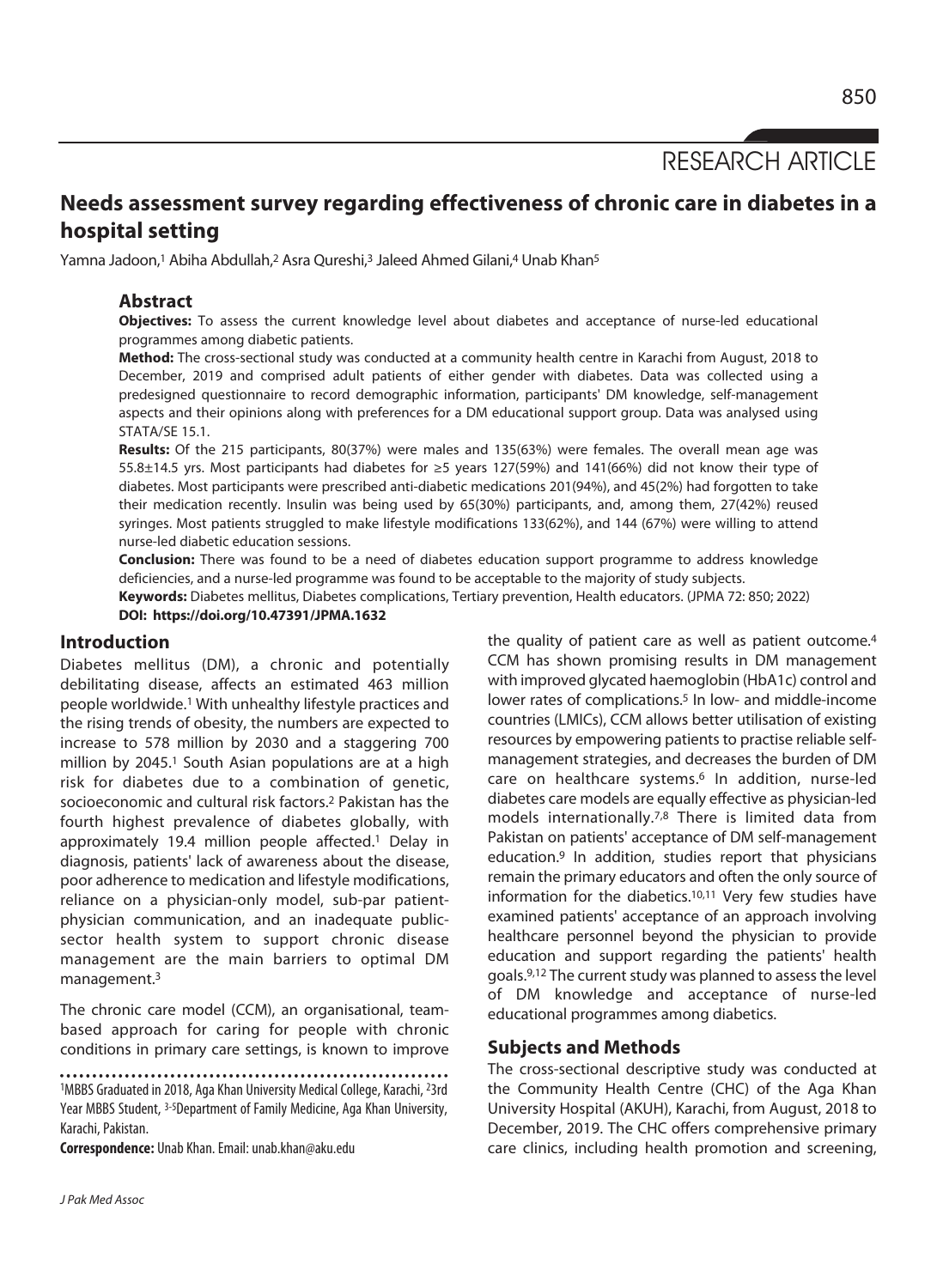care for acute and chronic conditions and help with lifestyle modification for patients of all age groups. The centre operates six days a week, with clinical operations being conducted in morning, afternoon and evening shifts. With an average of 5,500 patient-visits per month, the CHC provides accessible and cost-effective care for many patients and families.

After approval from the ethics review committee of the Aga Khan University, Karachi, the sample was raised using consecutive, non-purposive sampling technique which allowed enrolment of participants at different times of the day. Based on a daily patient volume of approximately 220 patients per day at the CHC, and the regional prevalence of DM in adult population (16.8%),<sup>13</sup> it was assumed that every 6th patient coming to the CHC would have diabetes. The data-collection process continued for three months. Those included were patients of either gender aged >18 years with a diagnosis of diabetes. Patients who were unable to understand the purpose of the study or were unwilling to participate were excluded.

After taking written informed consent from all the subjects, data was collected using a predesigned questionnaire to record demographic information, participants' DM knowledge, self-management aspects and their opinions along with preferences for a DM educational support group. Most questions were closeended, with the participants selecting the desired response(s) from exclusive options. However, the option to document additional information was also provided to capture all responses.

The questionnaire was initially developed in English and was then translated into Urdu by a content expert. Face validity of the questionnaire was tested on a sample of the target population to ensure comprehension from participants' perspective, and to prevent any misinterpretation of the questions. Necessary changes were made in the questionnaire after the pre-testing phase.

Two undergraduate medical students fluent in both English and Urdu were trained to collect data. At the initial assessment, CHC nurses identified patients with DM diagnosis. Most participants completed the survey by themselves. For patients who could not read or write, verbal consent was taken from the patient along with the signature of the attendant. The data-collectors filled up the survey by putting questions to such participants. All the completed survey forms were transferred to the designated research space at the end of each day where they were kept under lock and key.

Data was entered into Microsoft Excel and then transferred to STATA/SE 15.1 for statistical analysis. Descriptive analyses included means ± standard deviation (SD) for continuous variables and frequencies with percentages for categorical variables. To examine differences between genders, chi-square test was used for categorical variables and t-test for continuous variables after checking for data normalcy. Logistic regression was used to examine the acceptability of nurse-led education support groups. p<0.05 was considered statistically significant.

### **Results**

Of the 215 participants, 80 (37%) were males and 135 (63%) were females. The overall mean age was 55.8±14.5

**Table-1:** Sociodemographic characteristics.

| <b>Variable</b>                       | <b>Total</b>     | <b>Male</b>      | <b>Female</b>    | p-value |
|---------------------------------------|------------------|------------------|------------------|---------|
|                                       | n (%)            | n (%)            | n (%)            |         |
| Participants                          | 215              | 80 (37)          | 135(73)          |         |
| Mean age, years $(\pm$ SD)            | $55.8(\pm 14.5)$ | $55.8(\pm 15.1)$ | $55.8(\pm 14.3)$ | 0.812   |
| <b>City of Residence:</b>             |                  |                  |                  |         |
| Karachi                               | 171(80)          | 54 (68)          | 117(87)          | 0.001   |
| Outside Karachi                       | 44 (20)          | 26(32)           | 18(13)           |         |
| <b>Marital Status:</b>                |                  |                  |                  |         |
| Married                               | 190 (88)         | 78 (98)          | 112 (83)         | 0.001   |
| <b>Unmarried</b>                      | 25(12)           | 2(3)             | 23 (17)          |         |
| <b>Occupational Status:</b>           |                  |                  |                  |         |
| Unemployed*                           | 156(73)          | 33 (42)          | 123 (91)         | 0       |
| Employed                              | 58 (27)          | 46 (58)          | 12(9)            |         |
| <b>Education</b>                      |                  |                  |                  |         |
| Unable to read or write               | 34 (16)          | 8(10)            | 26 (19)          | 0.001   |
| Up to matriculation                   | 85 (40)          | 26(33)           | 59 (44)          |         |
| Beyond matriculation                  | 96 (45)          | 46 (58)          | 50 (37)          |         |
| Speak and understand Urdu fluently    | 206 (96)         | 78 (98)          | 128 (95)         | 0.33    |
| Speak and understand English fluently | 123(57)          | 57 (71)          | 66 (49)          | 0.002   |
| <b>Duration of Diabetes</b>           |                  |                  |                  |         |
| $<$ 1 year                            | 23 (11)          | 8(10)            | 15(11)           | 0.91    |
| 1 to 5 years                          | 63 (29)          | 23(29)           | 40 (30)          |         |
| 5.1 to 10 years                       | 49 (23)          | 20(26)           | 29 (21)          |         |
| $\geq$ 10 years                       | 78 (36)          | 27(35)           | 51 (38)          |         |
| <b>Comorbid Conditions</b>            |                  |                  |                  |         |
| Eye disease                           | 90 (42)          | 34(43)           | 56(41)           | 0.884   |
| Hypertension                          | 35(16)           | 16(20)           | 19(14)           | 0.255   |
| <b>Heart disease</b>                  | 125 (58)         | 38 (48)          | 87 (64)          | 0.015   |
| Dyslipidaemia                         | 91 (42)          | 38 (48)          | 53 (39)          | 0.237   |
| Kidney disease                        | 14(7)            | 6(7)             | 8(6)             | 0.651   |
| <b>Receiving Regular Care</b>         |                  |                  |                  |         |
| Yes                                   | 176 (82)         | 63 (79)          | 113(84)          | 0.3     |
| No                                    | 38 (18)          | 17(21)           | 21 (15)          |         |
| <b>Time Spent with Doctor</b>         |                  |                  |                  |         |
| Less than 15 minutes                  | 72 (34)          | 33(43)           | 39 (30)          | 0.035   |
| $15 - 30$ minutes                     | 116 (54)         | 41 (53)          | 75 (57)          |         |
| More than 30 minutes                  | 20(9)            | 3(4)             | 17(13)           |         |

\*: dependents, students, housewives and retirees. SD: Standard deviation.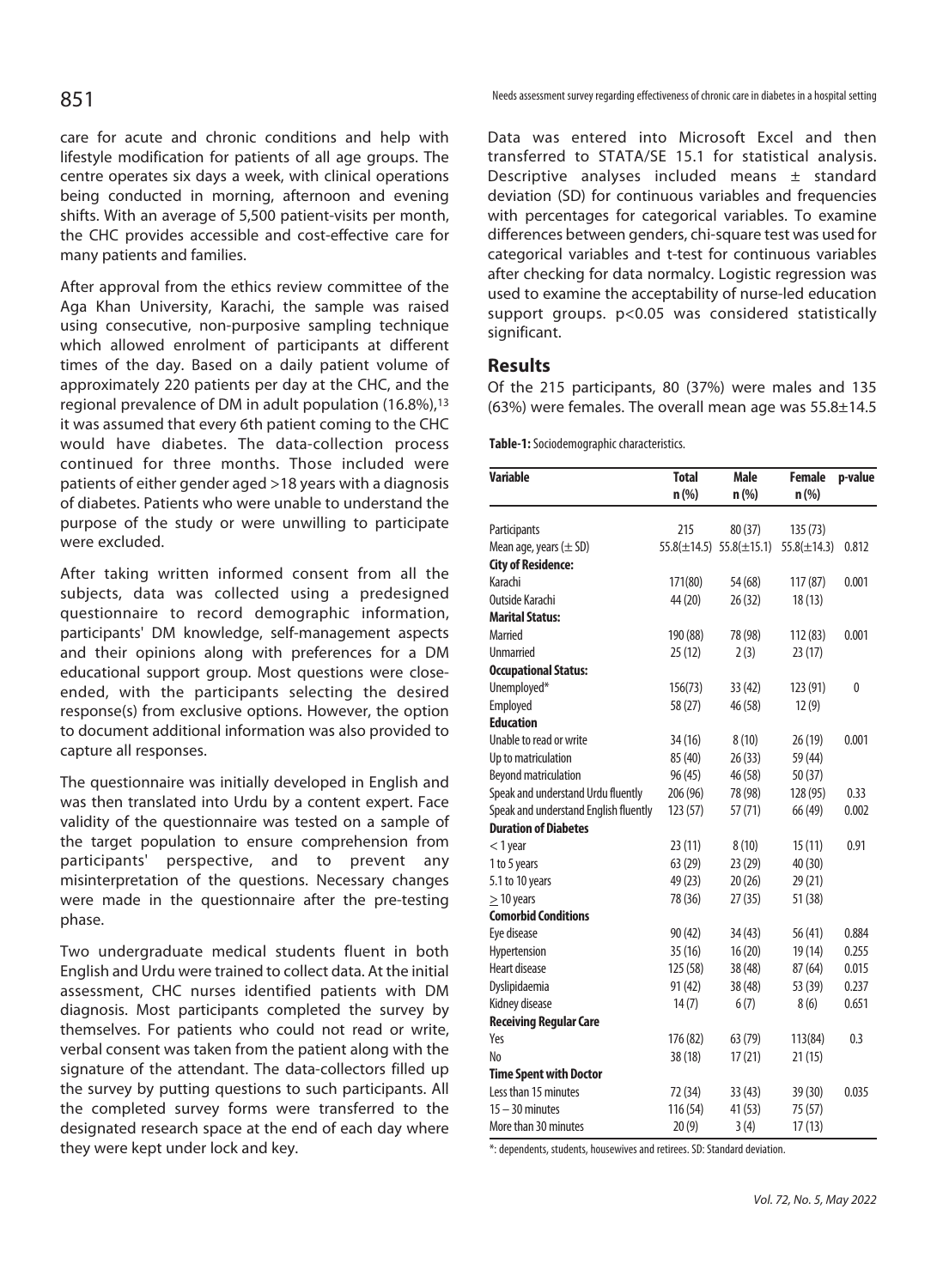**Table-2:** Knowledge and practices related to diabetes.

| <b>Variable</b>                                     | $n$ (%)  |
|-----------------------------------------------------|----------|
| <b>KNOWLEDGE</b>                                    |          |
| <b>Type of Diabetes</b>                             |          |
| Type 1                                              | 13(6)    |
| Type 2                                              | 53 (25)  |
| Pre-diabetes                                        | 6(3)     |
| Don't Know                                          | 141 (66) |
| <b>Diabetes medications</b>                         |          |
| Insulin                                             | 27(13)   |
| Oral medications                                    | 153(75)  |
| <b>Both</b>                                         | 23(11)   |
| <b>PRACTICES</b>                                    |          |
| <b>Taking diabetes medications regularly</b>        |          |
| Yes                                                 | 201 (94) |
| No                                                  | 12(6)    |
| Forgotten to take medicine in the last 2 weeks      |          |
| Yes                                                 | 45 (21)  |
| No                                                  | 154 (75) |
| Frequency of forgetting to take diabetes medication |          |
| <b>Usually</b>                                      | 8(4)     |
| <b>Sometimes</b>                                    | 23(11)   |
| Rarely                                              | 15(7)    |
| Insulin administration (n=65)                       |          |
| Self-administration                                 | 44 (68)  |
| <b>Family member</b>                                | 7(11)    |
| Reuse insulin syringe (n=65)                        | 27(42)   |
| <b>Checks blood glucose at home</b>                 |          |
| Yes                                                 | 169 (79) |
| No                                                  | 41 (19)  |
| Keeps a record of blood glucose (n=169)             |          |
| Yes                                                 | 82 (49)  |
| No                                                  | 86 (51)  |
| <b>Smoker</b>                                       |          |
| Yes                                                 | 9(4)     |
| No                                                  | 206 (96) |
| <b>Exercises regularly in a week</b>                |          |
| Yes                                                 | 58 (27)  |
| No                                                  | 157 (73) |
| <b>Exercise duration (n=58)</b>                     |          |
| Up to 30 minutes/day                                | 40 (69)  |
| More than 30 minutes/day                            | 18 (31)  |

years. Compared to female, a significantly larger number of male participants were fluent in English (female: 49% vs. males: 71%; p<0.05), and there were more unemployed females than males (females: 91% vs. males: 42%;  $p < 0.01$ ).

The most common comorbid condition was heart disease 125 (58%), and compared to males, it was significantly more prevalent among females (females: 64% vs. males: 48%; p=0.015). Most participants reported receiving regular care for DM management (Table-1).

Most participants had diabetes for ≥5 years 127 (59%);

**Table-3:** Participants' perceptions regarding the impact of diabetes on their health.

| <b>Statement</b>                                                   | Agree n (%) |  |
|--------------------------------------------------------------------|-------------|--|
| I feel good about my general health.                               | 117(54)     |  |
| My diabetes interferes with other aspects of my life.              | 119(55)     |  |
| My level of stress is high due to diabetes.                        | 116(54)     |  |
| I have some control over getting diabetic complications.           | 140 (65)    |  |
| I struggle with making changes in my life to care for my diabetes. | 133(62)     |  |

and 141 (66%) did not know their type of diabetes. Most participants were prescribed anti-diabetic medications 201 (94%), and 45 (2%) had forgotten to take their medication recently. Insulin was being used by 65(30%) participants, and, among them, 27 (42%) reused syringes. Regarding lifestyle behaviours, 157 (73%) participants reported not exercising daily. Of the 58 people who specified their exercise duration, 18 (31%) reported exercising more than 30 minutes per day (Table-2). Most patients struggled to make lifestyle modifications 133(62%) (Table-3).

The prospect of a diabetes education and support group was generally well received, with 198 (92%) of the participants expressing interest in attendance, and 123 (57%) willing to attend regular sessions. The three most common topics to cover in education support groups included education regarding diabetes and its complications 168 (78%); how to achieve better control of DM 192 (89%); and support with making lifestyle changes to improve diabetes control 189 (88%). The majority 144 (67%) of participants were willing to attend nurse-led education and support sessions for DM management. Controlling for gender, age and level of education, participants from outside Karachi were less likely to accept nurse-led models compared to those who resided in Karachi (odds ratio [OR]: 0.36; 95% confidence interval  $[C]$ : 0.16-0.79; p=0.01).

# **Discussion**

Using a patient-centred approach to provide support, with emphasis on education and self-management, can improve DM control, with fewer complications and lower cost of care.14,15 Understanding patients' baseline knowledge about DM and their identified needs from educational and support programmes is an important first step to assess the feasibility of implementing a CCM in Pakistan.

The participants in the current study were from both within and outside the city, had varying educational levels and occupations, and were similar to Pakistani cohorts<sup>16</sup> with a large percentage 172 (80%) having at least one other chronic condition. As studies have reported an association between poor knowledge and poor glycaemic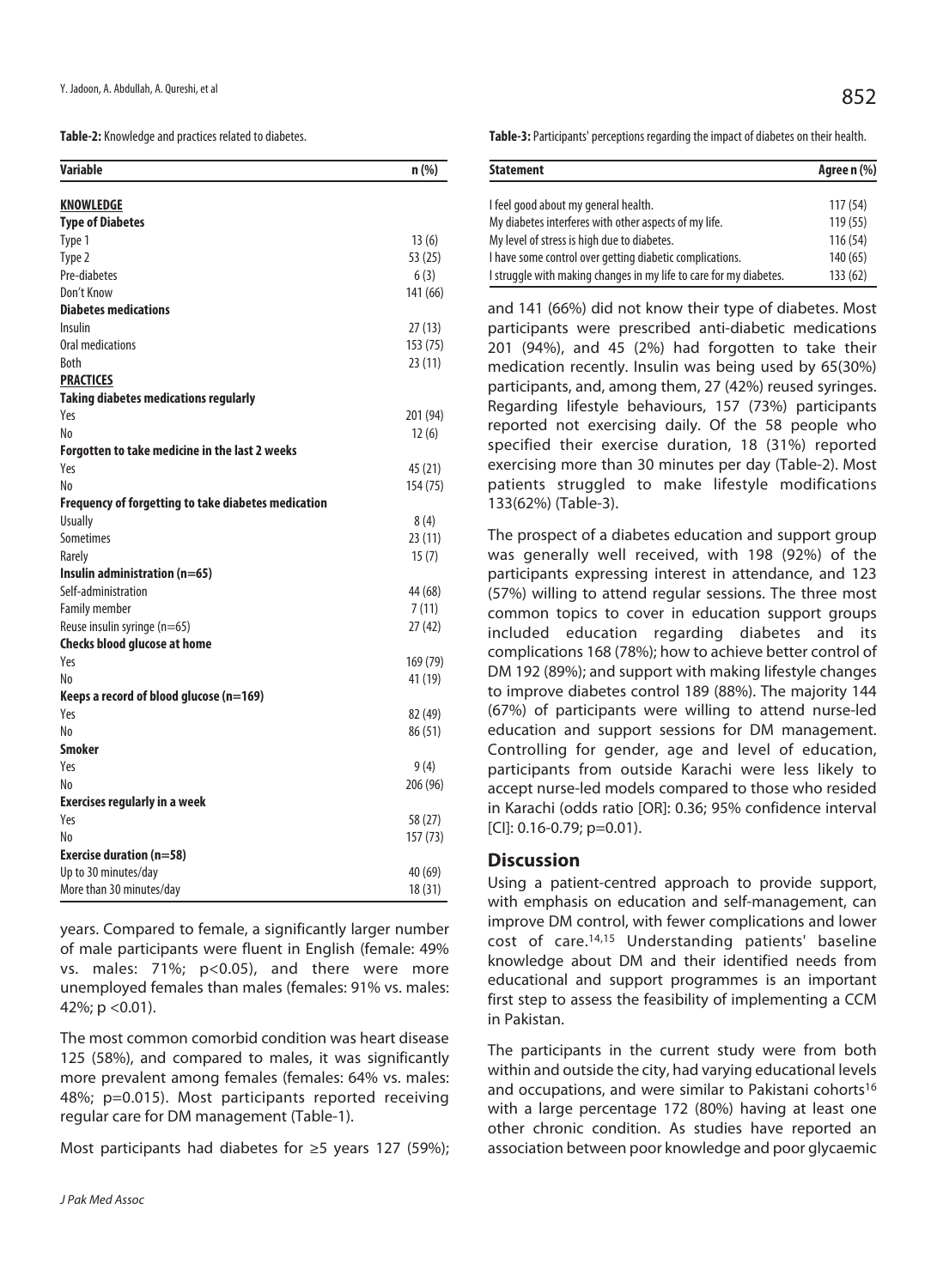#### control,17 it is concerning that many of the participants in the current study had significant knowledge gaps about the disease and the ways to prevent long-term consequences.

More than half of the participants claimed that DM interfered with other aspects of their lives and caused significant stress, while 65% felt that they were personally responsible for playing a major role in DM control, and 62% also admitted to struggling with lifestyle changes. Studies have shown that patients with chronic conditions who have difficulty in self-management rely on healthcare providers and other individuals with similar diseases and community groups for additional help and support.18 Thus, educational support groups would be an important resource for patients trying to manage a chronic disease.

Encouragingly, majority of the participants expressed an avid interest in being educated about good DM control, complications of the disease and prevention. Despite the variation in education levels, the participants identified similar needs to help with disease management. A large proportion (75%) identified a need to enhance their knowledge about DM and its complications. Similarly, most (89%) considered medication adherence an important aspect to cover in education and support groups. Studies have shown educational programmes to have a dose-dependent improvement in HbA1c reduction,19 with better self-care behaviours and disease control in the attendees.<sup>20,21</sup>

Literacy-appropriate education and support improve participants' knowledge and self-efficacy, and selfreported healthy behaviours.15 While there was a wide variation in the educational level of the participants in the current study, nearly all (95.8%) were fluent in spoken Urdu. Thus, Urdu would be the best medium of instruction in designing support groups for similar populations in Pakistan.

Interestingly, we found that the acceptance of nurse-led educational and support groups was high regardless of participants' gender, educational level or time spent with physician. However, compared to participants residing in Karachi, those from outside the city were less likely to accept a nurse-led model for DM education and support. It is possible that the reason for non-acceptance was because they would be unable to return on a regular basis to attend such sessions. Nurse-led education and support groups can help fill an important gap in systems with limited resources where physicians cannot always give adequate time to patients.22 In Pakistan, where the nursing profession does not get its due recognition in

Needs assessment survey regarding effectiveness of chronic care in diabetes in a hospital setting 853

relevant circles, elevating nurses' role in terms of care of chronic diseases can play a pivotal role in improving the quality of healthcare delivered to the public.23

#### **Conclusion**

There were significant knowledge gaps pertaining to DM, but there was an understanding of the difficulty in changing lifestyle behaviours, and acceptance of education support groups as a means of improving selfmanagement of DM and its complications. Most encouragingly, there was openness to a nurse-led model to provide this support which can help decreasing the burden on the over-burdened healthcare system in Pakistan.

**Acknowledgement:** We are grateful to the team of nurses at the CHC who identified the probable participants for the study. Without their help, this study would not have been possible.

**Disclaimer:** None.

**Conflict of Interest:** None.

**Source of Funding:** None.

#### **References**

- 1. Saeedi P, Petersohn I, Salpea P, Malanda B, Karuranga S, Unwin N, et al. Global and regional diabetes prevalence estimates for 2019 and projections for 2030 and 2045: Results from the International Diabetes Federation Diabetes Atlas, 9(th) edition. Diabetes Res Clin Pract 2019; 157: 107843.
- 2. Shrivastava U, Misra A. Need for ethnic-specific guidelines for prevention, diagnosis, and management of type 2 diabetes in South asians. Diabetes Technol Ther 2015; 17: 435-9.
- 3. Misra A, Sattar N, Tandon N, Shrivastava U, Vikram NK, Khunti K, et al. Clinical management of type 2 diabetes in south Asia. Lancet Diabetes Endocrinol 2018; 6: 979-91.
- 4. Coleman K, Austin BT, Brach C, Wagner EH. Evidence on the Chronic Care Model in the new millennium. Health Aff (Mildwood) 2009; 28: 75-85.
- 5. Baptista DR, Wiens A, Pontarolo R, Regis L, Reis WCT, Correr CJ. The chronic care model for type 2 diabetes: a systematic review. Diabetol Metab Syndr 2016; 8: 7.
- 6. Ku GMV, Kegels G. Adapting chronic care models for diabetes care delivery in low-and-middle-income countries: A review. World J Diabetes 2015; 6: 566-75.
- 7. Lassi ZS, Cometto G, Huicho L, Bhutta ZA. Quality of care provided by mid-level health workers: systematic review and meta-analysis. Bull World Health Organ 2013; 91: 824-833I.
- 8. Al Lenjawi B, Mohamed H, Amuna P, Zotor F, Ziki MDA. Nurse-led theory-based educational intervention improves glycemic and metabolic parameters in South Asian patients with type II diabetes: a randomized controlled trial. Diabetol Int 2017; 8: 95-103.
- 9. Rafique G, Shaikh F. Identifying needs and barriers to diabetes education in patients with diabetes. J Pak Med Assoc 2006; 56: 347-52.
- 10. Sheikh MA, Hakeem R, Asar F, Shaikh AH. Diabetes education and care in a developing country: observations from Karachi, Pakistan. Prim Care Diabetes 2015; 9: 48-53.
- 11. Gul N. Knowledge, attitudes and practices of type 2 diabetic